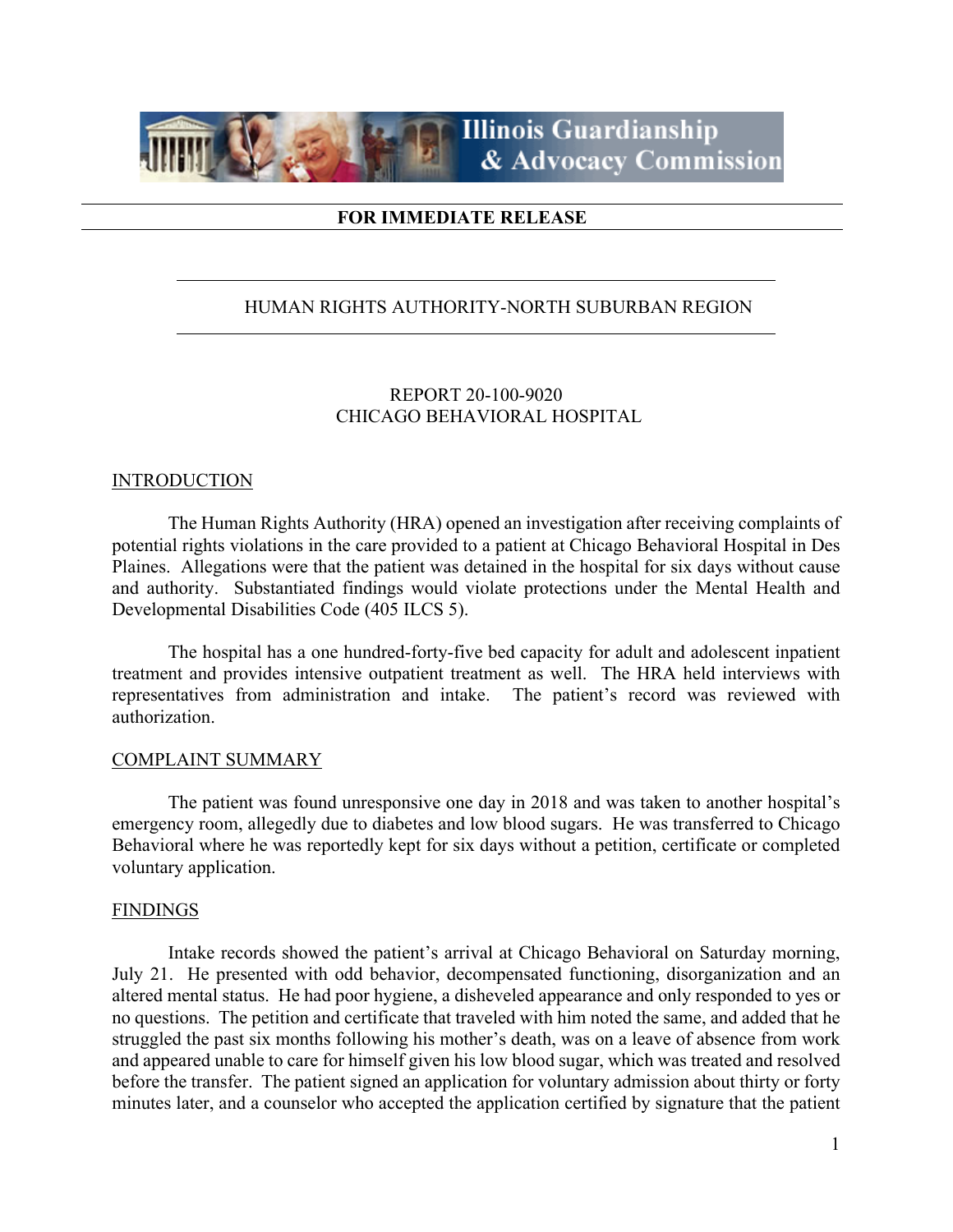was suitable for the admission, had the capacity to consent to the admission and that he understood his discharge rights.

Clinical evaluations from the next day described the patient as having depressive symptoms and a potential for drug and alcohol abuse. He reported being asocial and lacking sleep, appetite, energy and concentration although he had no suicidal ideations. On exam he was said to be cooperative but guarded, hypo-verbal, anxious, and lacked insight to his condition. The attending psychiatrist diagnosed severe Major Depressive Disorder with psychosis and opioid dependence, and a preliminary treatment plan was written to help decrease the depression symptoms and substance abuse withdrawals via medications and therapies. The estimated length of stay was one to two weeks.

According to psychiatric progress notes and discharge summaries, the patient achieved maximum benefit from hospitalization over the next five days with medications and various supportive therapies that increased his coping skills and frustration tolerance. The patient agreed to schedule follow up appointments as an outpatient, and he was discharged on July 27, six days after the voluntary admission. The patient did not need to formally request his discharge per the record.

The hospital's clinical supervisor for intake explained that all counselors who accept admissions are master's level clinicians, and they solely determine whether suitable patients have the capacity to consent to a voluntary admission, which includes understanding their discharge rights. A patient's orientation to time, place and date, his understanding of what is going on, and whether he makes eye contact and uses sensical language are example factors in determining capacity. The supervisor further explained that when patients arrive by petition and certificate, the clinician who believes the voluntary route is appropriate will explain that option thoroughly, covering the application itself, discussing the right to discharge and the five-day timeframe and the right to withdraw a discharge request, all of which is included in the rights of the admittee portion of the application. Otherwise, they would e-file the accompanying petition and certificate and any second certificate accordingly. Copies of accepted voluntary applications are given to anyone who is with the patient should the patient request. All patients are given copies of the recipient rights form, and that form is also explained to them in detail. Information on contacting advocacy agencies is provided on that form, and the staff will assist any patient who needs help in making requested contacts.

#### **CONCLUSION**

Under the Mental Health Code, every facility shall maintain adequate records subject to the section under which he is admitted, including documents for changes in status. (405 ILCS 5/3- 202). A petition asserting the need for an involuntary admission and an inpatient certificate may be completed and court filed within twenty-four hours of admission, excluding weekends/holidays (405 ILCS 5/3-601; 3-602; 3-611). At any time, the patient may sign an application for a voluntary admission should s/he be determined suitable and has the capacity to consent to the admission. (405 ILCS 5/3-400). A voluntary patient may be discharged at the earliest appropriate time, not to exceed five business days, after submitting a request in writing. (405 ILCS 5/3-403).